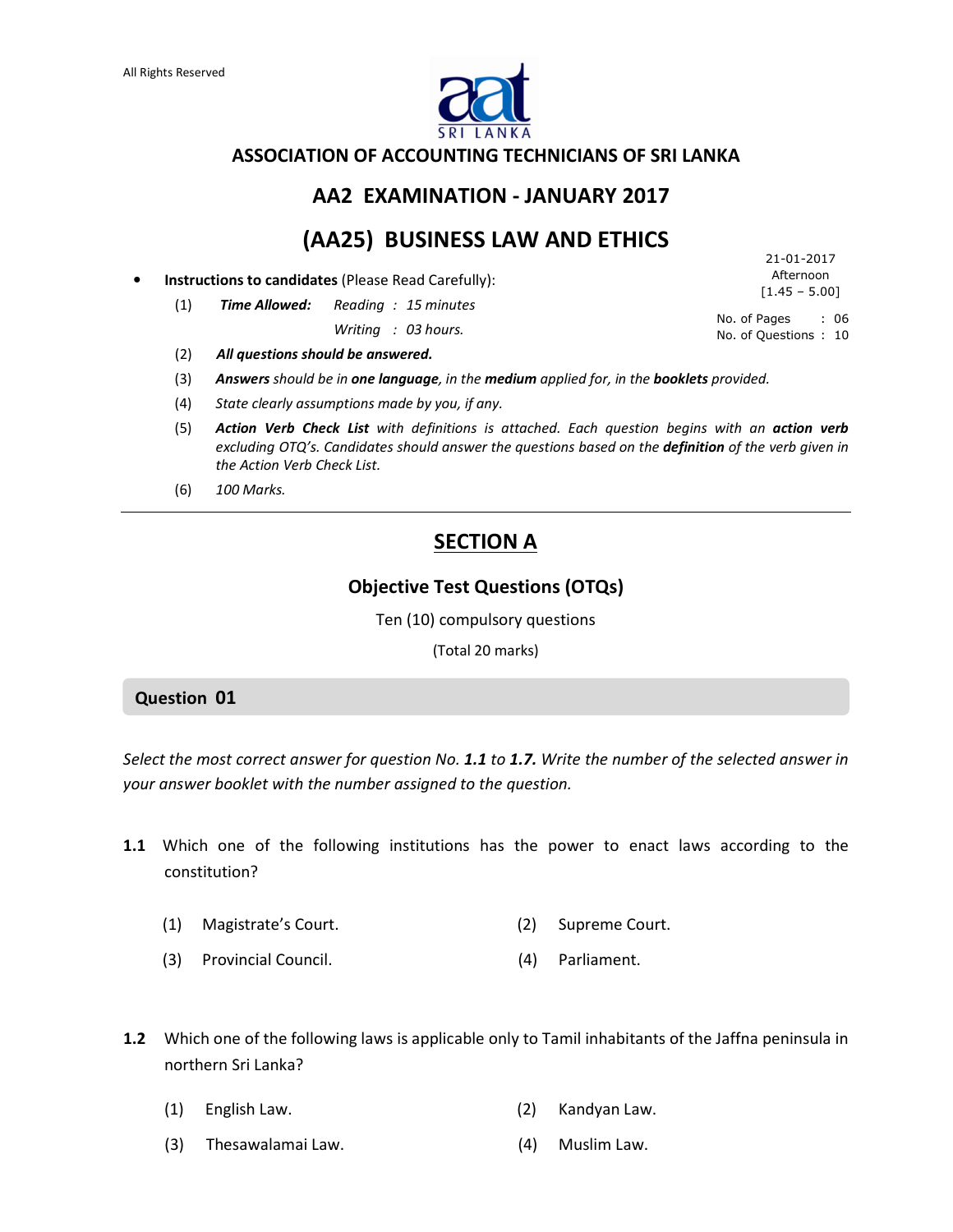- 1.3 Which one of the following is not a function of the Securities and Exchange Commission of Sri Lanka?
	- (1) Advise the government on the development of the securities market.
	- (2) Regulate the listing and issue of securities in a licensed stock exchange.
	- (3) Direct a licensed stock exchange to reject any application made to it for listing.
	- (4) Negotiate project proposals with investors.

1.4 Which one of the following is a method of terminating a contract?

- (1) By performance. (2) By frustration.
- (3) By breach. (4) All of the above.

1.5 Which one of the following is a remedy available to a buyer in a Sale of Goods contract?

- (1) Lien. (2) Resale.
- (3) Stoppage in transit. (4) Action for specific performance.

1.6 Which one of the following is not an essential element of a contract of sale of goods?

- (1) Transfer of property. (2) Goods.
- (3) Place. (4) Price.

**1.7** The document required by an importer (a buyer) to claim goods on arrival is:

- (1) Bill of Lading. (2) Letter of Credit.
- (3) Certificate of Origin. (4) Bill of Exchange.

Write short answers for question Nos. 1.8 to 1.10 in your answer booklet with the number assigned to the question.

- 1.8 State two(02) types of intellectual properties recognized under the Intellectual Property Act No. 36 of 2003.
- 1.9 State two(02) types of leases operated in Sri Lanka.
- **1.10** State two(02) types of holidays and leave to which employees are entitled under the Shop and Office Employees' Act No. 19 of 1954.

(02 marks each, Total 20 marks)

**End of Section A A**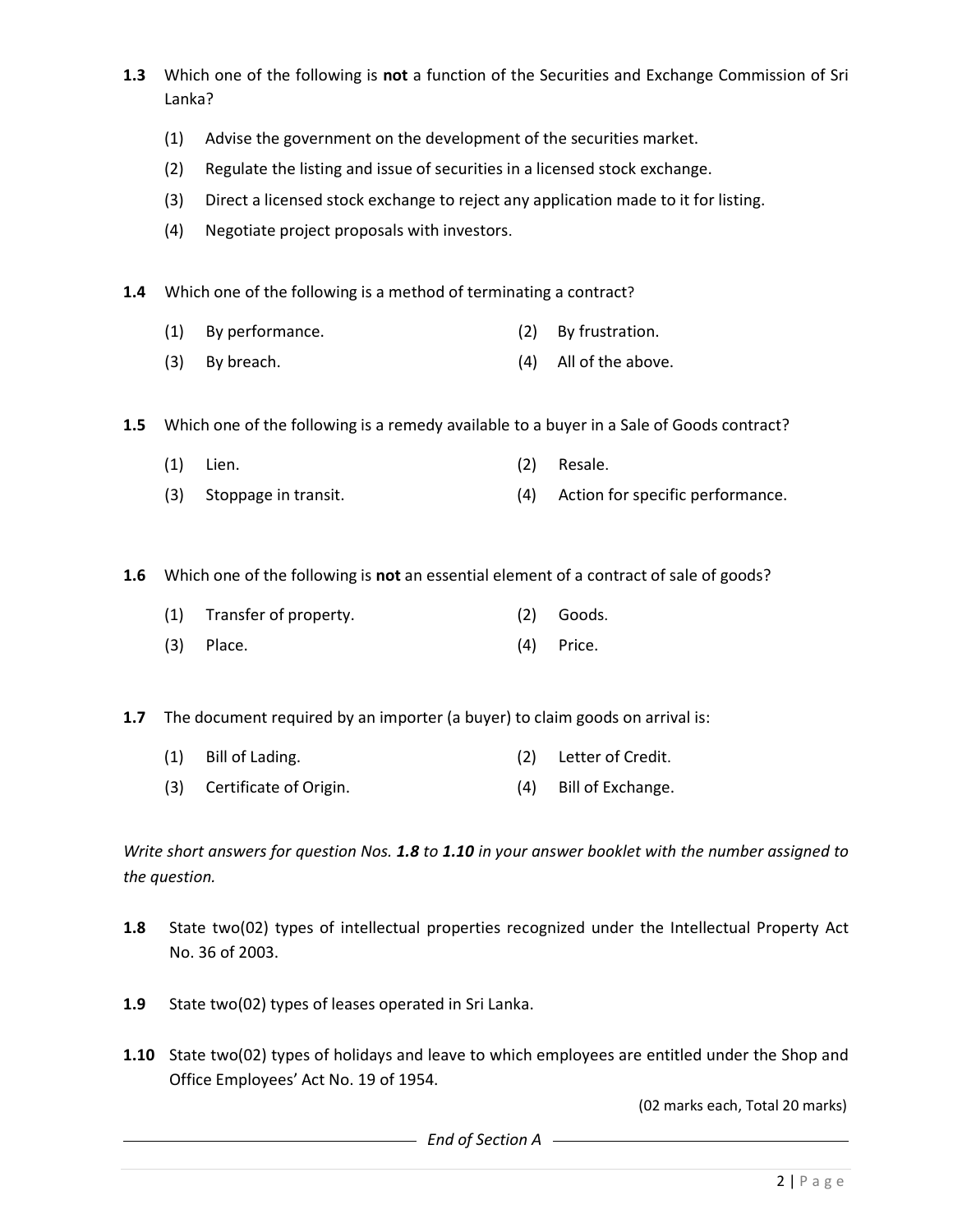## SECTION B

#### Five (05) compulsory questions

(Total 25 marks)

### Question 02

Sunimal imports sugar from Pakistan since 2005 and sells to wholesale traders in the Colombo city. Payments in advance are made to Pakistan suppliers by **Sunimal** before dispatching goods to Sri Lanka. Now he wants to change the method of payment to letter of credit method.

Explain, to Sunimal how the letter of credit method is operated. (05 marks)

# Question 03

A has stolen B's cheque which had been crossed as "Not Negotiable" and given it to D to settle the amount due to D from him. D accepted it without knowing that it has been stolen and presented it to his Bank.

**Explain** whether **D** is entitled to claim the amount on this cheque. (05 marks)

#### Question 04

The development of Information Technology has led to many advancements in society. Further, it leads to many malpractices in society too. Computer Crimes Act No. 24 of 2007 is one of the legal statutes prevailing in Sri Lanka to protect against computer crimes.

- (a) State three(03) offences covered under the Computer Crimes Act No. 24 of 2007. (03 marks)
- (b) State two(02) other legal statutes prevailing in Sri Lanka regarding information communication technology. (02 marks)

(Total 05 marks)

#### Question 05

Dilan, who was an Accountant of PLN Associates had resigned with effect from 31<sup>st</sup> December 2016 to join a multinational company. He has completed 10 years of service at PLN Associates as at the date of resignation. His salary for the month of December 2016 was Rs.120,000/-.

- (a) State two(02) criteria to be fulfilled by an employee to get entitled to gratuity payment at the date of resignation. (02 marks) (02 marks)
- (b) Calculate the amount to be paid to Dilan as the gratuity assuming that he is entitled for the gratuity payment. (03 marks) and the control of the control of the control of the control of the control of the control of the control of the control of the control of the control of the control of the control of the contr

(Total 05 marks)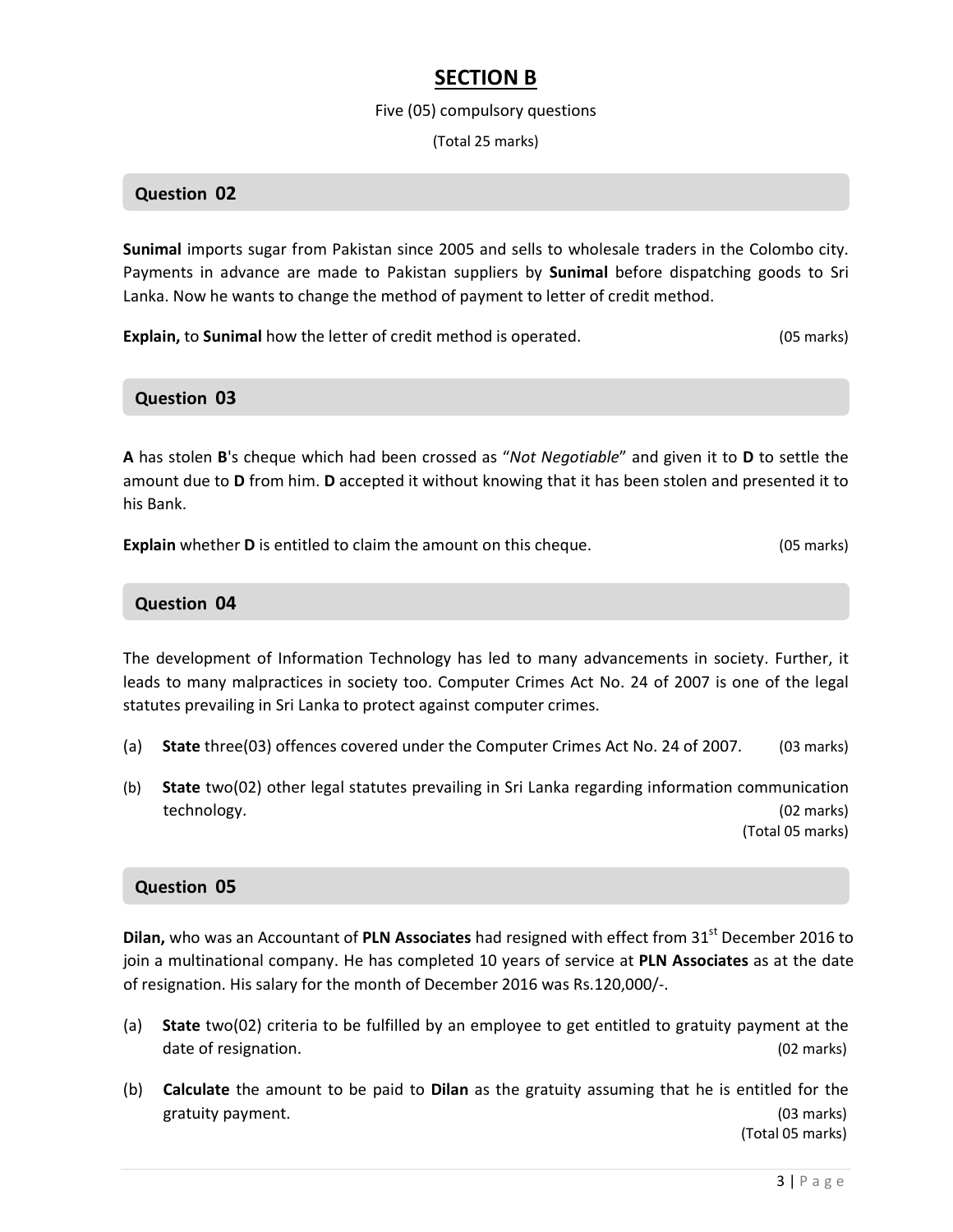#### Question 06

"It is the responsibility of a professional accountant to act in the interest of internal stakeholders as well as external stakeholders. Independence is one of the fundamental principles of professional ethics that an accountant should adhere to when dealing with public matters."

Explain what is meant by "independence" as a fundamental principle of professional ethics. (05 marks)

End of Section B

## SECTION C

Three (03) compulsory questions

(Total 30 marks)

#### Question 07

(a) On  $01<sup>st</sup>$  January 2016 Saparamadu obtained an insurance cover for his house against fire from XYZ Insurance Ltd. for Rs.3 million. After obtaining the insurance cover, on  $01<sup>st</sup>$  March 2016 Saparamadu sold his house to Perera for Rs.3 million. On  $15<sup>th</sup>$  March 2016, the house was destroyed by fire and on  $20^{th}$  March 2016 XYZ Insurance Ltd. agreed to pay Rs.3 million under the insurance policy. On 30<sup>th</sup> March 2016, **Saparamadu** received Rs.3 million from Perera as the sale proceed from sale of house.

Discuss whether Saparamadu is entitled to receive the compensation under the insurance policy from XYZ Insurance Ltd. (06 marks)

(b) A cheque is commonly used as a negotiable instrument. Every cheque is a bill of exchange but every bill of exchange is not a cheque.

State four(04) characteristics of a cheque. (04 marks)

(Total 10 marks)

#### Question 08

Aminda is a sole proprietor who is doing his business for over 15 years. Aminda is planning to convert his business to a private limited liability company.

- (a) Explain to Aminda regarding the requirements that he should satisfy to convert his businesses to a private limited liability company. (04 marks)
- (b) **Explain** three(03) features of a private limited liability company. (06 marks)

(Total 10 marks)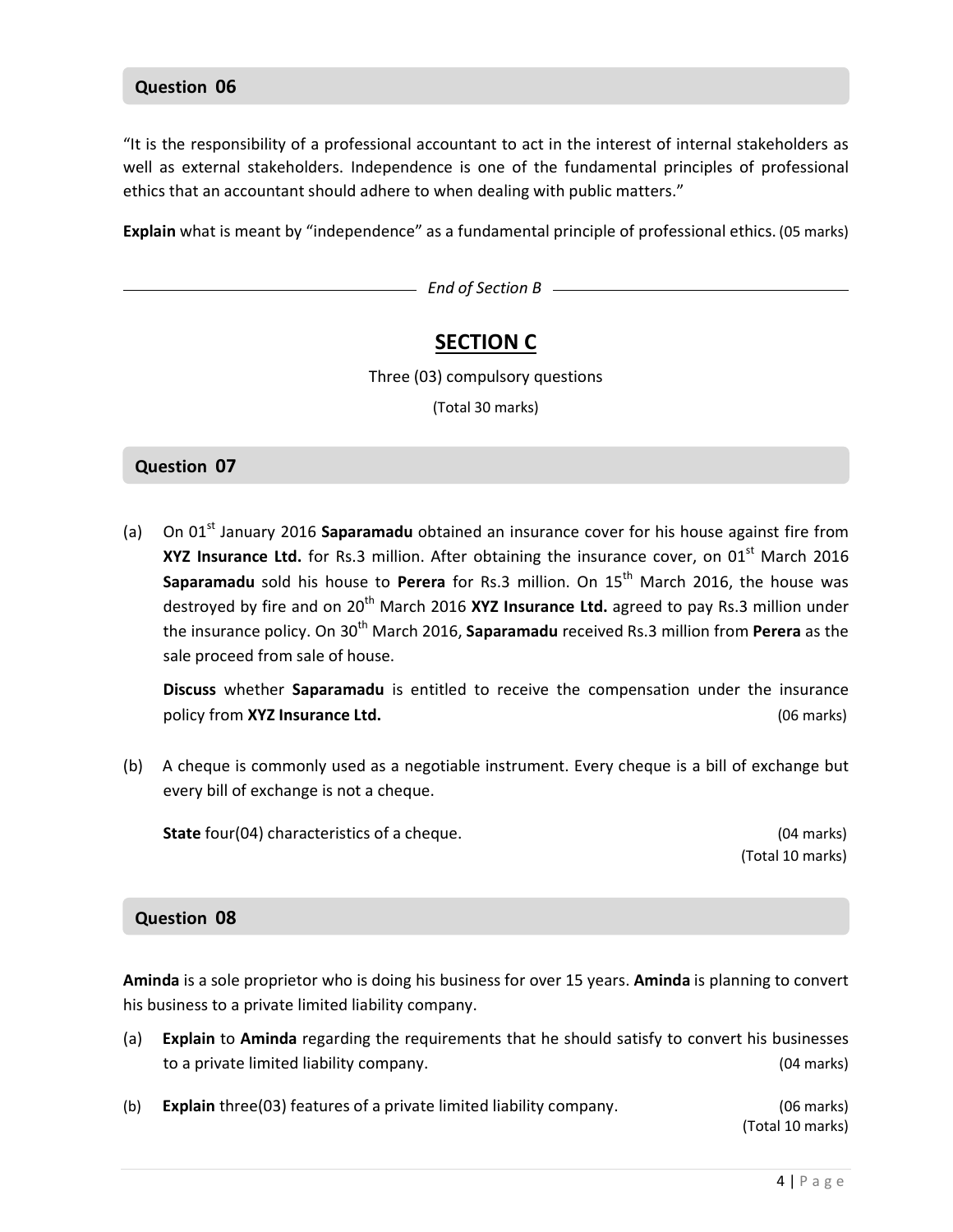## Question 09

Rose acts as the agent of Kumar. At her capacity as the agent, several contracts were made by Rose on behalf of Kumar with Silva over a period of years. Compensation is paid by Kumar on loss of any contract entered into by Rose on behalf of Kumar. Later Kumar terminated Rose's agency but it was not notified to Silva. Rose continued to deal with Silva on behalf of Kumar. Silva incurred a significant loss from a contract which was entered into with Rose and it has been entered into after terminating of Rose's agency. Silva claimed compensation from Kumar for the loss incurred by him due to the above contract.

- (a) Explain whether Silva is entitled to claim compensation from Kumar under the law of agency.
- (06 marks) (b) **State** four(04) duties of an agent. (b) controlled the state of the state of the state of the state of the state of the state of the state of the state of the state of the state of the state of the state of the state (Total 10 marks) End of Section C

# SECTION D

A compulsory question

(Total 25 marks)

### Question 10

(a) A offered to sell his car to  $B$  in a letter by post which was posted on  $02^{nd}$  January 2016. The letter was reached to **B** on  $10^{th}$  January 2016 due to a postal delay. **B** posted his letter of acceptance to buy the car on  $13<sup>th</sup>$  January 2016, but the letter was handed over to an apparently similar address in a wrong direction.

The receiver of this letter has handed over it to the nearest post office on 20<sup>th</sup> January 2016 and the Postal Department again delivered it to the correct recipient (that is A) on 30<sup>th</sup> January 2016. Meanwhile, since A did not hear from B within a reasonable time period regarding B's acceptance, A posted his letter of revocation to B on  $15^{th}$  January 2016 and sold his car to C on  $16<sup>th</sup>$  January 2016. However, this letter of revocation was reached to **B** on  $18<sup>th</sup>$  January 2016. **B** was expecting to buy it as he is of the opinion that he has accepted the offer relating to it.

**Discuss** the legal right of **B** in this regard. (12 marks) (12 marks)

(b) Nimal entered into a contract with Kamal to sell 100 computers out of a bulk of computers stored in the warehouse of Nimal on  $01<sup>st</sup>$  March 2016. At the time of entering into the contract, it was agreed not to separate the 100 computers from the rest of computers stored in the warehouse. Entire slot of computers had been imported by Nimal on 20<sup>th</sup> February 2016. There was no any condition included in the contract regarding the time of passing the ownership to Kamal. However after entering into the contract, Kamal contacted Nimal and instructed Nimal to store his 100 computers separately and Nimal stored those computers as instructed by Kamal. However, on 02<sup>nd</sup> March 2016, the entire warehouse was destroyed by flood including the 100 computers. Nimal did not have an insurance cover against the damages by flood. Nimal argued that Kamal need to bear the loss of 100 computers.

Discuss whether Kamal should bear the loss of 100 computers. (13 marks)

End of Section D

(Total 25 marks)